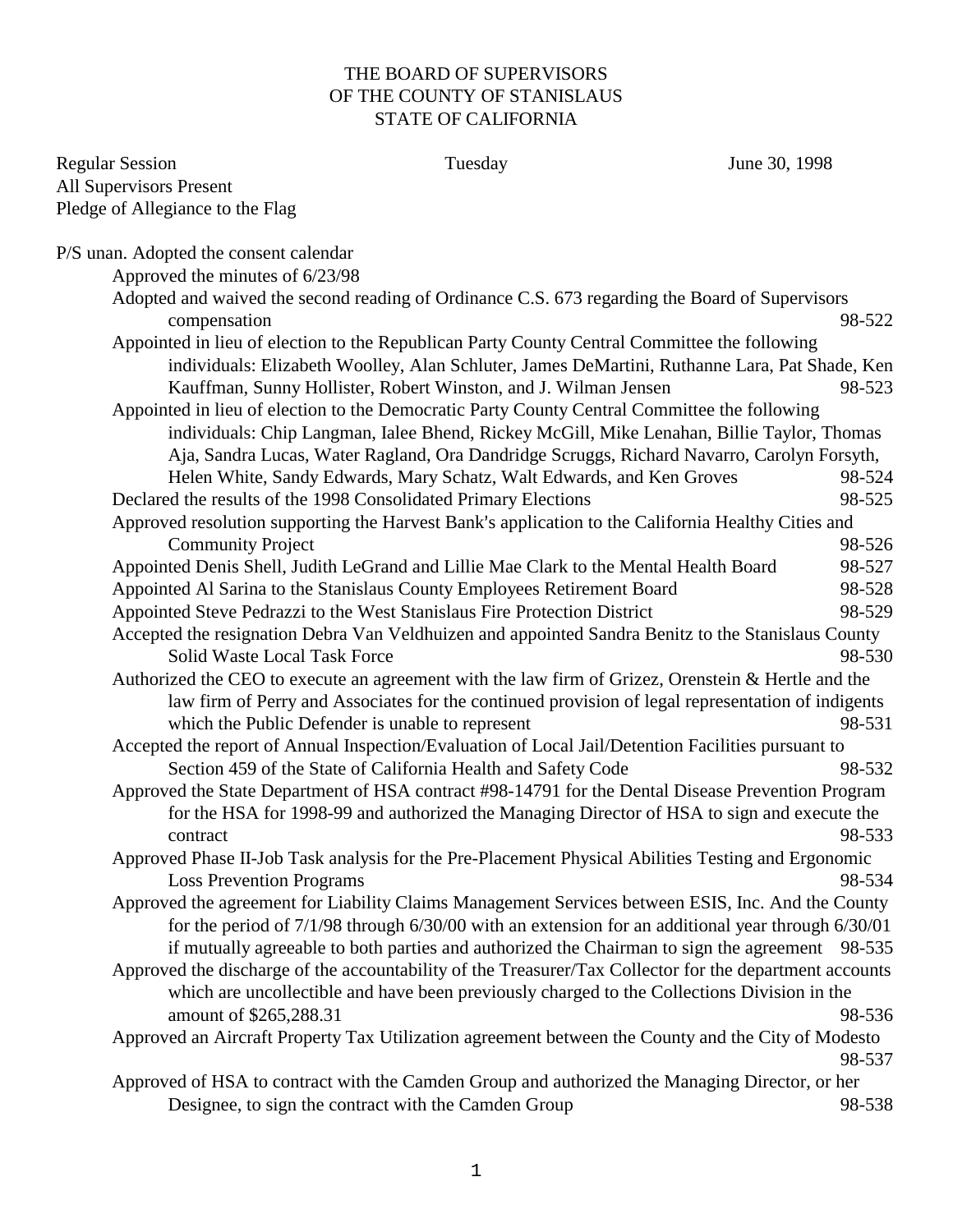Authorized the Auditor-Controller to transfer \$330,000 from the MIS Retained Earnings to the DOVE Project Fixed Asset accounts to pay for additional workstations 98-539

Approved the Job Creation Investment Fund application which allows for planning and implementation of job creation activities

98-540

Approved the escrow agreement for security deposits in lieu of retention for the Salado Creek Improvement Project and authorized the Chairman to execute the escrow agreement 98-541

Introduced and waived the first reading of Ordinance C.S. 674 relating to traffic control for no parking zones on various County roads 98-542

Approved the installation of stop signs at various locations on County roads 98-543 Find that all subdivision improvements required for Vella Estates Unit No. 4 by the Subdivision

Improvement agreement, executed by Vella Estates Salida, L.P., a California Limited Partnership, and Stanislaus County Board on 4/29/97, as document #97-0032880-00, Stanislaus County records, have been constructed to the satisfaction of Stanislaus County; accepted all streets, avenues, roads and the drainage system within Vella Estates #4 for maintenance by Stanislaus County; pursuant to section 66499.7(A) of the Subdivision Map Act, authorized the release of Subdivision Performance Bond #3SM 907 640 00 that was issued by American Motorists Insurance Co. In the amount of \$457,656.90 for faithful performance of the Subdivision Improvement agreement; and, pursuant to Section 66499.7(B) of the Subdivision Map Act, upon receipt of a Mechanic's lien guarantee, authorized the release of Subdivision Payment Bond #3SM 807 640 00 that was issued by the American Motorists Insurance Co. In the amount of \$228,828.45 for payment of Labor and Materials, the Mechanic's Lien guarantee must be dated a minimum of 35 days after the filing of the appropriate notice of completion; be in the amount of \$228,828.45; be prepared by a title company; be to the benefit of Stanislaus County; and, state that there are no Liens of Record

98-544

Find that the Final Map for Vella Estates Unit No. 5 is in substantial compliance with the previously approved Tentative Map; find that Stanislaus County has adopted a Specific Plan Covering the area proposed to be included within the Final Map; find that the Final Map, together with the provisions for its design and improvement, is consistent with the Specific Plan for the area; rejected all roads, highways, avenues, alleys, ways, lanes, places, etc.; authorized the Chairman to sign the Final Map and the Subdivision Improvement agreements; and, authorized the Final Map to be filed and recorded as presented

98-545

- Set a public hearing regarding annual performance report for the Community Development Block Grant Program for  $7/28/98$  at 9:30 a.m. 98-546
- Set a public hearing to consider adding Chapter 9.34 to Title 9 of the Ordinance Code of Stanislaus County prohibiting the land application of Biosolid/Sewage Sludge for 8/18/98 at 7:15 p.m.

S/M unan. Approved the negotiated net amount and Drug/Medi-Cal Multi-Year contract with the State Department of Alcohol and Drug Programs for FY 1998/99, 1999/2000, and 2000/2001; authorized the Mental Health Director, or his Designee, to sign the Multi-Year negotiated amount and Drug/Medi-Cal contract with the State Department of Alcohol and Drug Programs; and, authorized the Mental Health Mental Health Director, or his Designee, to sign future amendments to the net negotiated amount and Drug/Medi-Cal contract which may be proposed by the State Department of Alcohol and Drug Programs in each fiscal year, not to exceed \$100,000

98-548 (1-174

<sup>98-547</sup>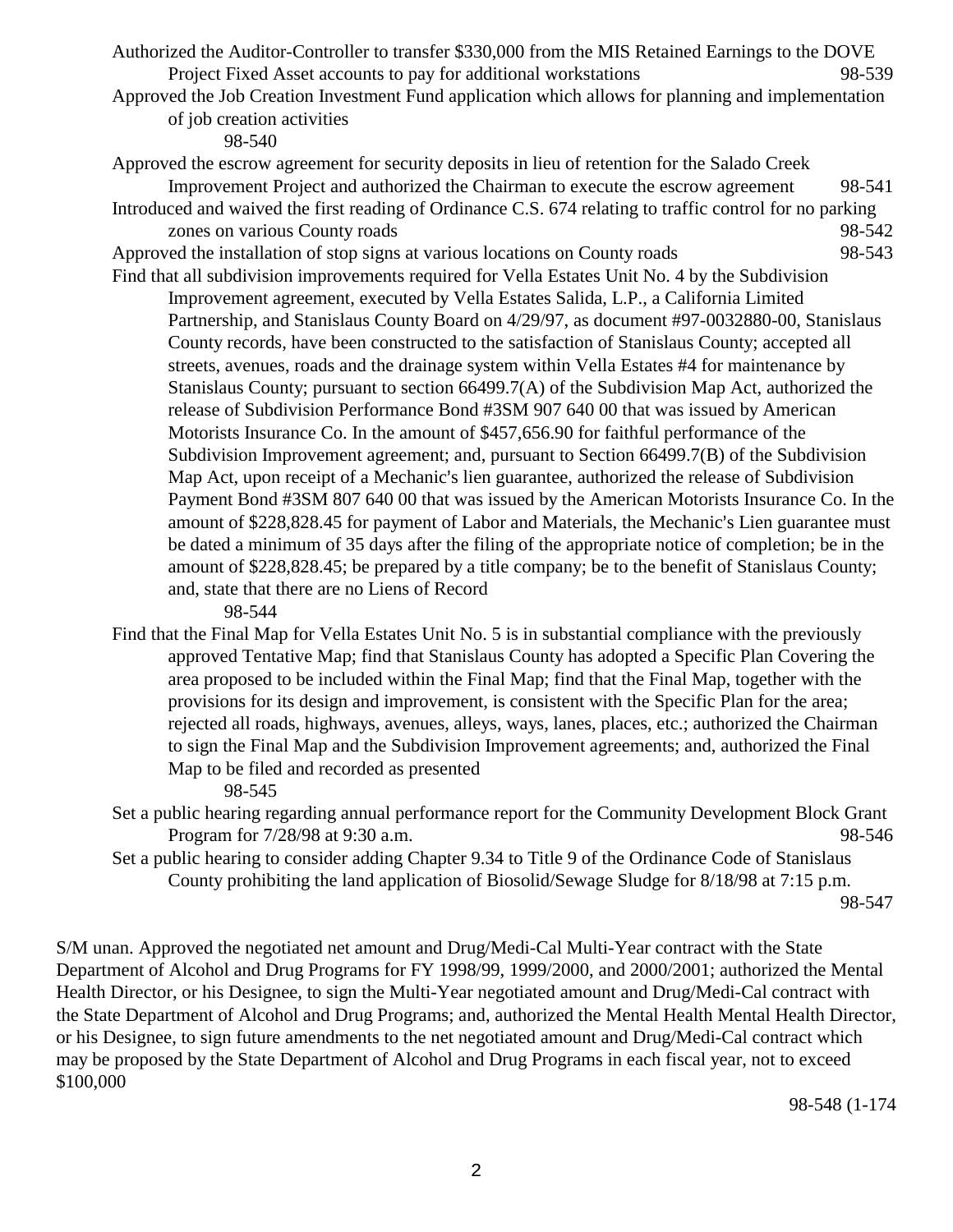P/C unan. Awarded Employment Placement and Retention services contract to Arbor, Inc. For \$136,085 and authorized the Director of DSS, or his Deputy Director Designee, to sign the agreement and any amendments not to exceed the contract amount 98-550 (1-1331

S/M unan. Accepted staff findings of the financial impart of the Trial Court Funding legislation on the County and approved the transfer of County funds to support the 5% portion of the lease cost for the Family Support Commissioner 98-551 (1-1577

M/S 4-0 (Caruso abstained) Approved the \$35,000 application regarding a sewer infrastructure feasibility and cost estimates study (Shackelford Subarea) for \$27,000 and the preparation of a 1998 Home Application for down payment assistance and acquisition (Denair Subarea) for \$8,000; and, accepted and directed the commitment of \$2,100 in Redevelopment Agency Housing Funds as required local match; and, amended to change the Shackelford Subarea application to regard a lighting district feasibility and cost estimates study instead of a sewer feasibility and cost estimates study 98-552 (1-2717

S/P 3-2 (Mayfield and Caruso opposed)Accepted the cancellation value of the subject property as determined by the County Assessor to be \$175,000; certified to the County Auditor the cancellation fee which must be paid as deferred taxes to be 12 1/2% of the value or \$21,875; and, accepted the Negative Declaration approved by the Planning Commission for Use Permit #98-02 (Brethren Heritage School) on 6/18/98 as the Environmental documentation for this project; find that the cancellation is de minimis for the purposes of the Department of Fish and Game; find that either the cancellation is consistent with the purposes of the California Land Conservation Act and that cancellation is in the public interest; give Tentative approval of cancellation of the Williamson Act contract #75-1955 subject to payment of the cancellation fee. Unless the fee is paid within one year of the filing of the certificate of Tentative Cancellation, the fee shall be recomputed as provided by State law; and, directed your Clerk to record a certificate of Tentative Cancellation within 30 days of this action; based upon the testimony received, the comments of those individuals testifying, specifically the comments of Mr. Dennis Wilson, and the comments of the Boardmembers; the Board specifically finds and concludes, based upon the staff reports and the documents attached to the staff report, that the request before the Board serves the community interest; the Board notes and specifically finds that in the subject under discussion, the land is adjacent to the existing cemetery; and the Board specifically finds that the request before the Board is unique and that the request will not create a condition which will cause growth patterns or other issues that could cause growth and that the request is compatible; and, the Board notes further that the school is going to be placed in the middle of the project 98-553 (2-2546)

Recessed at 10:53 a.m.

Reconvened at 11:02 a.m.

S/C unan. Ordered the filing of the Negative Declaration based on the Initial Study and other project amendments and information submitted by the applicant; find that the proposed Planned Development Zoning is consistent with the Planned Development General Plan designation; and, approved the Rezone Application #98- 03 and introduced, adopted, and waived the reading of Ordinance C.S.675 for Ross Condit (Grand Events), subject to the Development Standards 98 554 & 98-555 (3-2640)

S/C unan. Approved continuing the Denial of the appeal of the Planning Commission's approval of Parcel Map